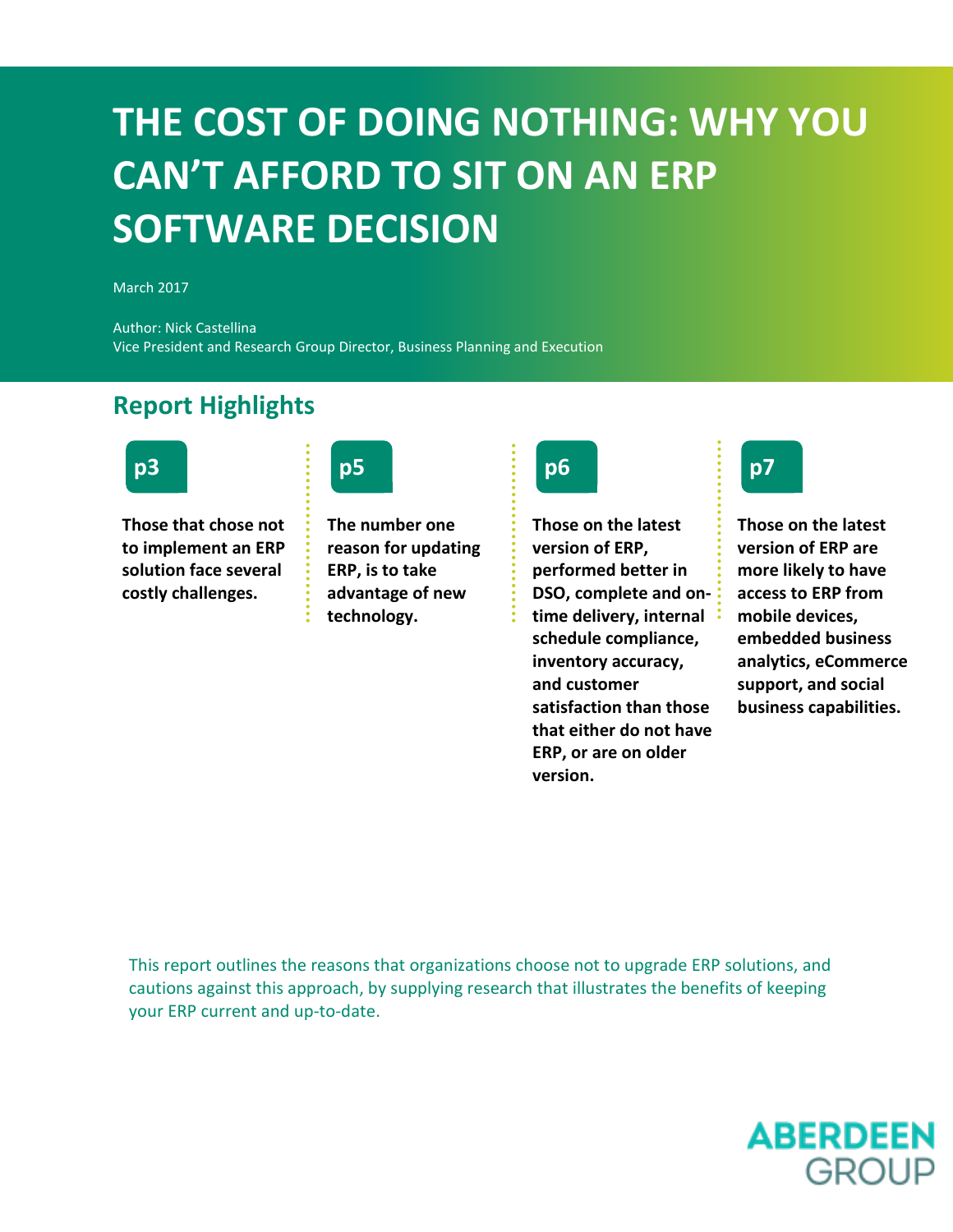**Whether investing in a new ERP solution, or upgrading an old implementation, the cost of doing nothing is simply not worth it in the long term.**

2

When determining which investments to make in their technology infrastructure, organizations will oftentimes choose to make no changes at all, and continue operating as is. While this decision avoids short-term costs and business disruption, it often simply "kicks the can down the road," making the inevitable day of reckoning even worse.

Whether investing in a new Enterprise Resource Planning (ERP) solution or upgrading an old implementation, the cost of doing nothing is simply not worth it in the long term. This report outlines the reasons that organizations choose not to upgrade ERP solutions, and cautions against this approach by supplying research that illustrates the benefits of keeping your ERP current and up-to-date.

#### Time to Make a Decision

In a recent study, organizations, without ERP, were asked to indicate the reasons why they have not implemented a solution, as charted below:

#### **Figure 1: Why No ERP?**



Percentage of Respondents, n = 231

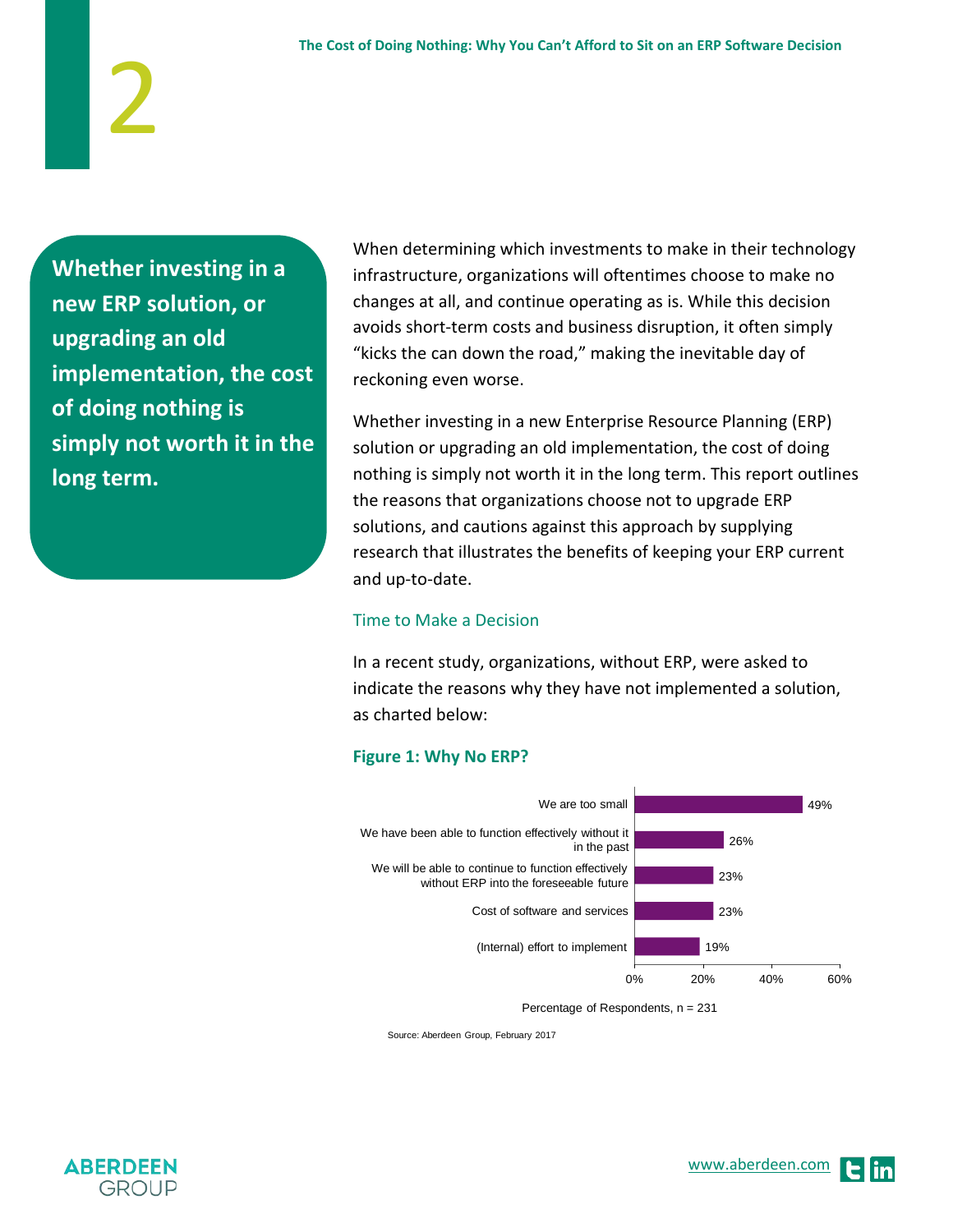As shown in Figure 1, the number one reason that many organizations refrain from implementing ERP, is that they consider themselves "too small." While there is a stage, in the growth of an organization, where they can operate without an ERP implementation, that size is shrinking, as more ERP vendors provide ERP functionality for smaller businesses.

But the most troubling reason that organizations do not implement ERP, stems from the naive belief that these organizations have been able to operate without ERP to date. As a result, they believe they will be capable of running without ERP in the future. These organizations either do not plan on growing in the coming years, or they are unaware of how their current technology environment is holding them back.

In fact, those organizations that have chosen not to implement an ERP solution, report several challenges that they face, as a result of their technology environment, as shown in Figure 2:



#### **Figure 2: Challenges Stemming from Lack of ERP Software**

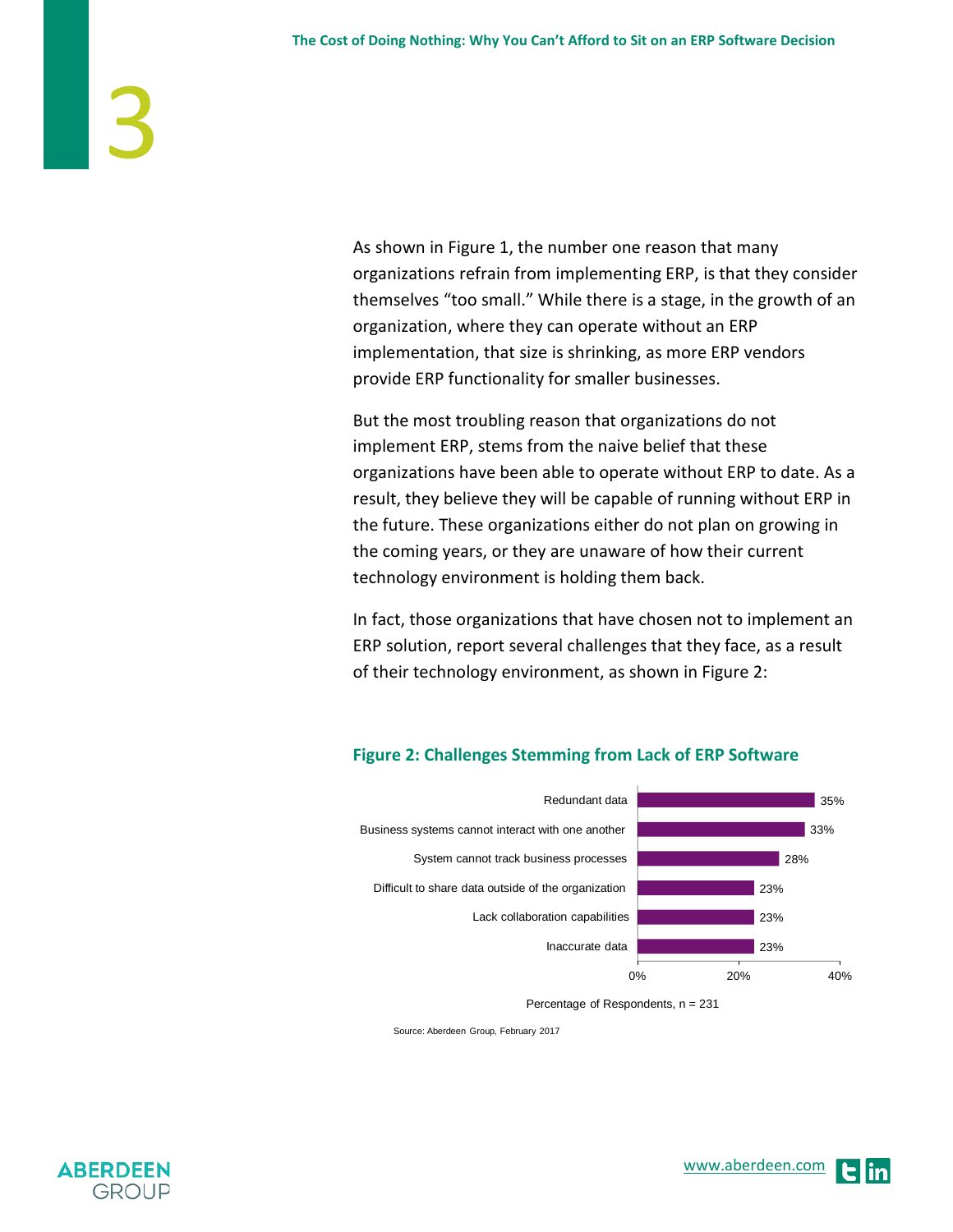Ultimately, these challenges derive from ineffective visibility. Less robust applications are unable to provide information to decision makers in real time, because of an inability to track processes and redundancies. Therefore, business leaders are making decisions that may not be properly informed, which can significantly harm a growing organization.

Furthermore, obsolete technology has led to communication challenges. Internally, everyone may be on the same page, but inadequate systems can hinder communication with customers, suppliers, and regulatory bodies.

On the other end of the spectrum, there are organizations that already have an ERP solution, but are not achieving its full value. These organizations decided to make the investment in emerging technologies, to realize the benefits and advantages of a more modern solution (Figure 3). Top performers look to their ERP vendor as a partner that will help them with business innovation, providing access – to industry best practices and technology – to help them scale over time.

#### **Figure 3: Reasons for Replacing ERP**



Percentage of Respondents, n = 231

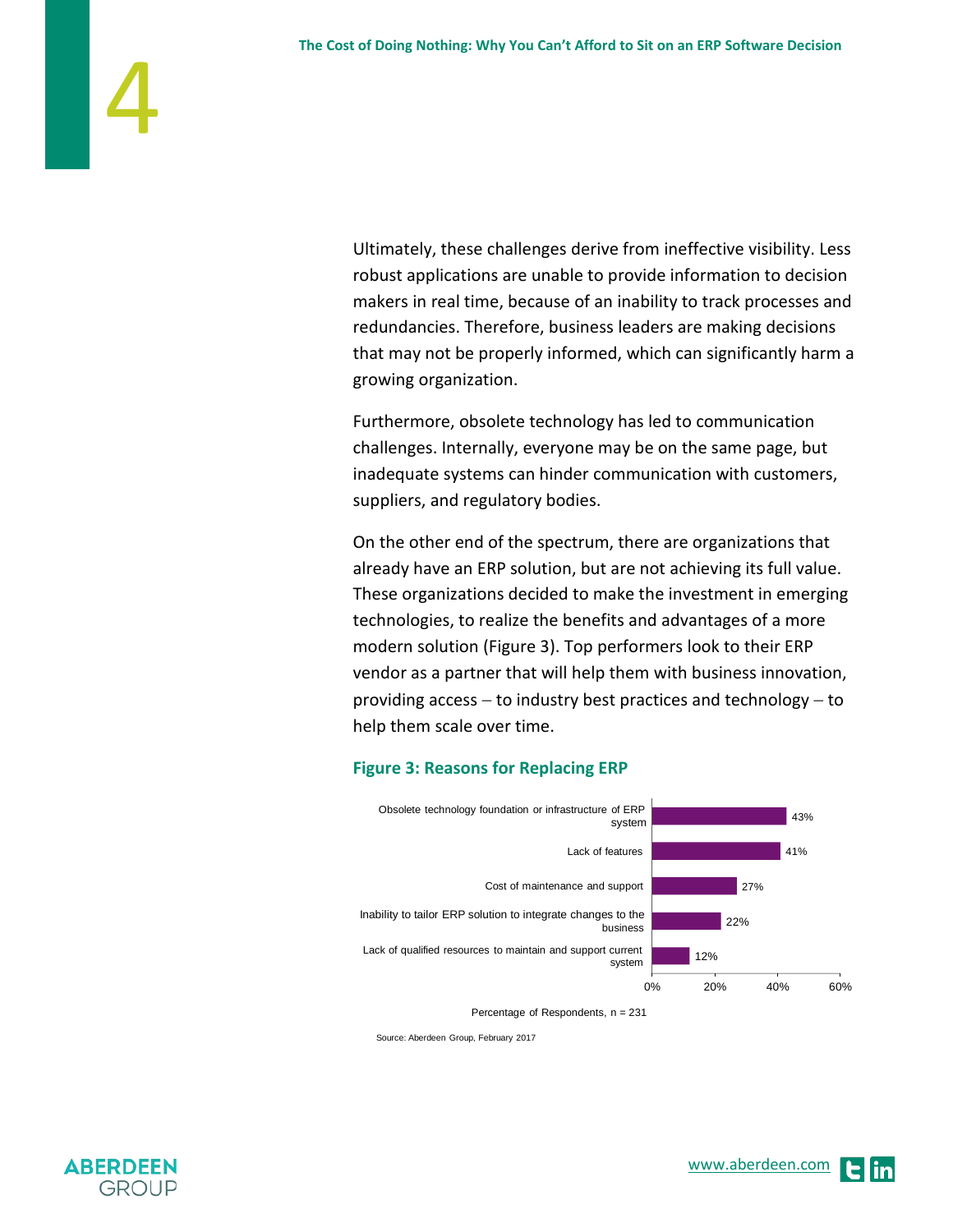Additionally, organizations that are happy with their ERP solution but have the option of updating it, chose to do so for similar reasons (Figure 4). These organizations want to take advantage of new functionality, improvements in ease of use, and support for emerging technology. Without these improvements, your organization will be stuck in the past and have a harder time competing. There are also tangible improvements in performance that can result from implementing an updated ERP solution, as illustrated below:

#### **Figure 4: Reasons for Updating ERP**



Source: Aberdeen Group, February 2017

#### The Cost

So, what is the real cost of avoiding an ERP decision? The data (from earlier in this report) shows some of the challenges that those that do not implement ERP have faced, as well as the

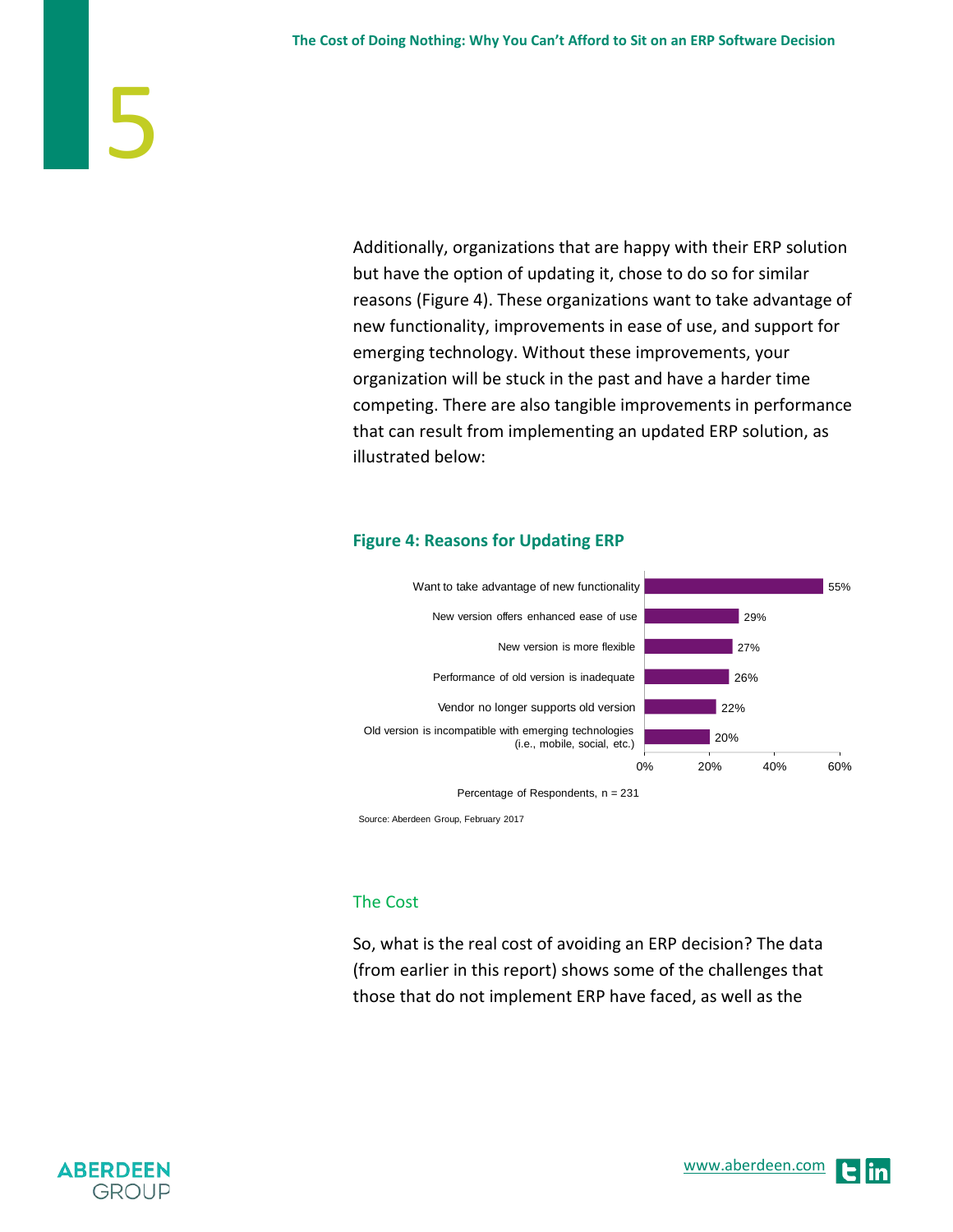reasons that organizations, with existing implementations, choose to replace or upgrade. But there is tangible evidence that delaying the implementation, or upgrade, of a new solution can cause an organization to perform less effectively across a variety of metrics that will impact the bottom line (Table 1).

Those on the latest version of ERP performed better in days sales outstanding (DSO), complete and on-time delivery, internal schedule compliance, inventory accuracy, and customer satisfaction than those that either do not have ERP, or are on an older version. Due to their ability to utilize new best practices and other innovations, employees get the information they need to make informed decisions and act more efficiently. These metrics show the true result of an ERP decision and its impact on the bottom line:

#### **Table 1: The Results**

| <b>Average Performance</b>                                                      | Latest<br><b>Release</b> | <b>No</b><br><b>Decision</b> |
|---------------------------------------------------------------------------------|--------------------------|------------------------------|
| <b>Days Sales Outstanding</b>                                                   | 33.3                     | 42.9                         |
| <b>Complete and on-time delivery</b>                                            | 91%                      | 87%                          |
| Internal schedule compliance                                                    | 91%                      | 86%                          |
| <b>Inventory accuracy</b>                                                       | 92%                      | 88%                          |
| Percentage of accurate financial reports                                        | 96%                      | 89%                          |
| Percentage of time that information is<br>received during the "decision window" | 90%                      | 82%                          |
| <b>Customer satisfaction</b>                                                    | 93%                      | 88%                          |

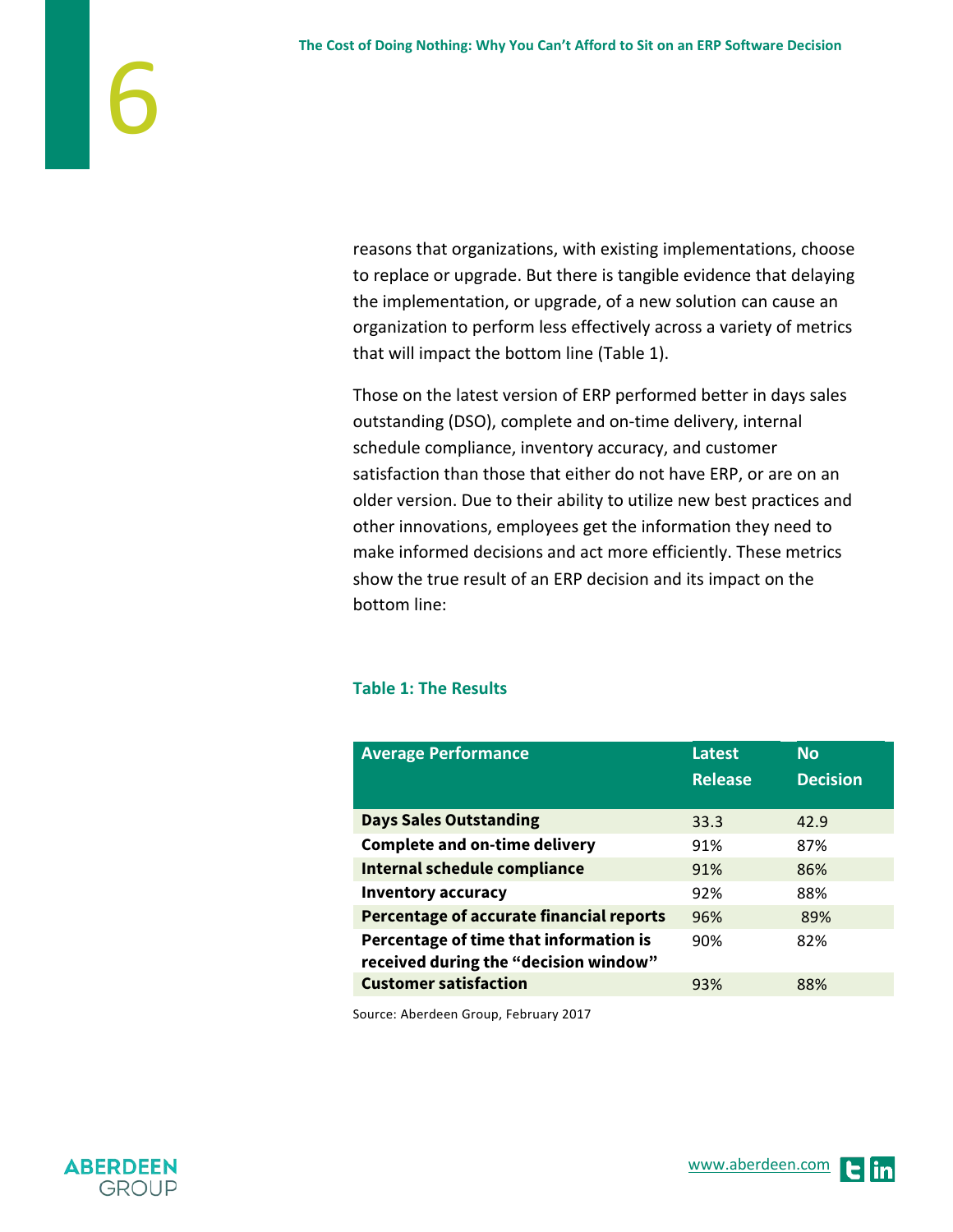Not only are ERP vendors building industry-specific best practices into their solutions, but these solutions include support for emerging technologies that are crucial for success in a modern business environment (Figure 5).

For example, those on the latest version of ERP, are more likely to have access to ERP from mobile devices, embedded business analytics, eCommerce support, and social business capabilities. Those that are utilizing old technology, will not be able to take advantage of these types of emerging technologies and keep pace with competitors.



#### **Figure 5: Supporting Emerging Technology**

#### Key Takeaways

Inaction is not an option. Whether you have not yet implemented ERP, or are running an outdated and inadequate version, the short-term benefits are far outweighed by the long-term